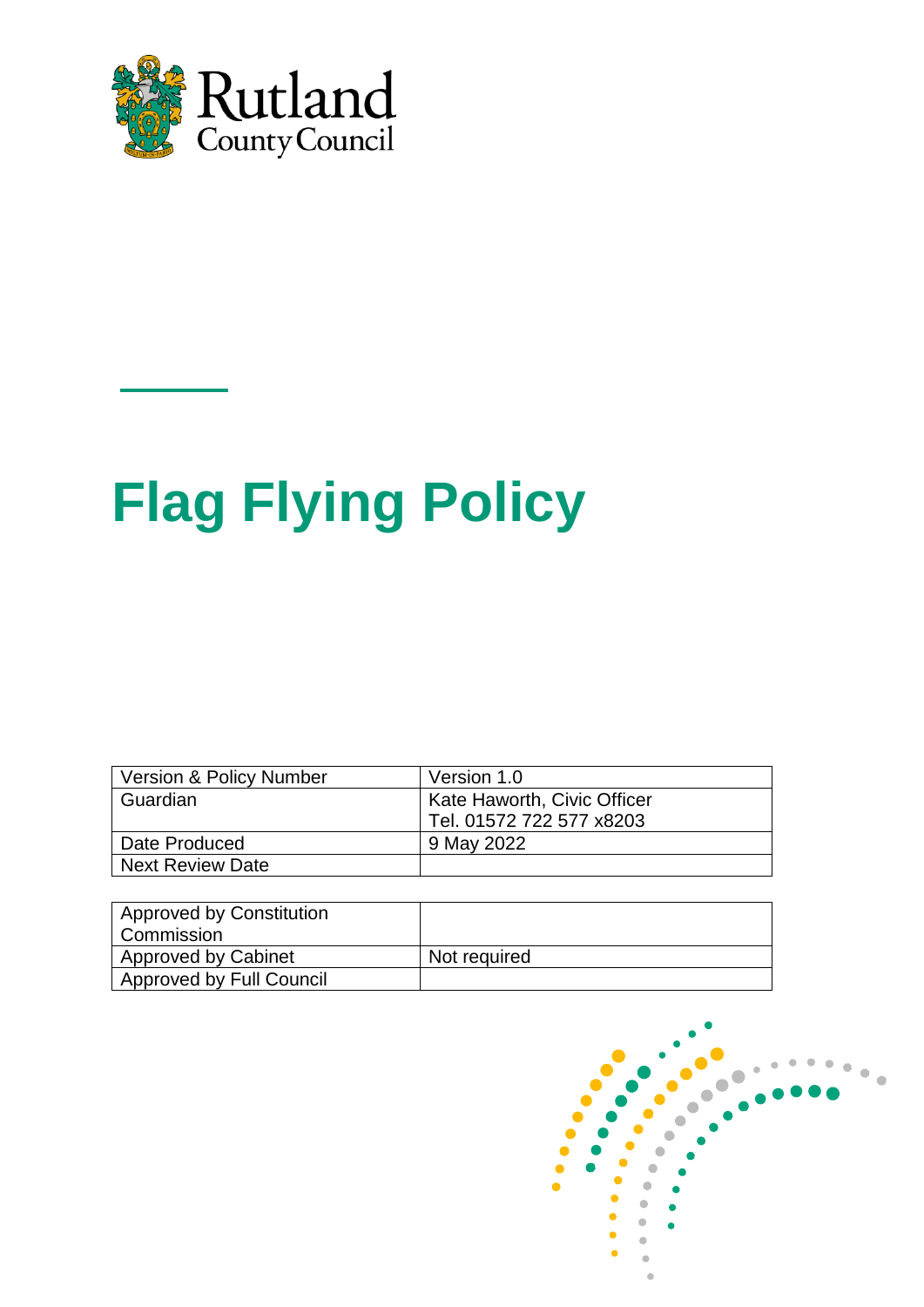#### **Summary**

This policy outlines the procedures and arrangements for the flying of flags at Rutland County Council, Catmose, Oakham, Rutland LE15 6HP.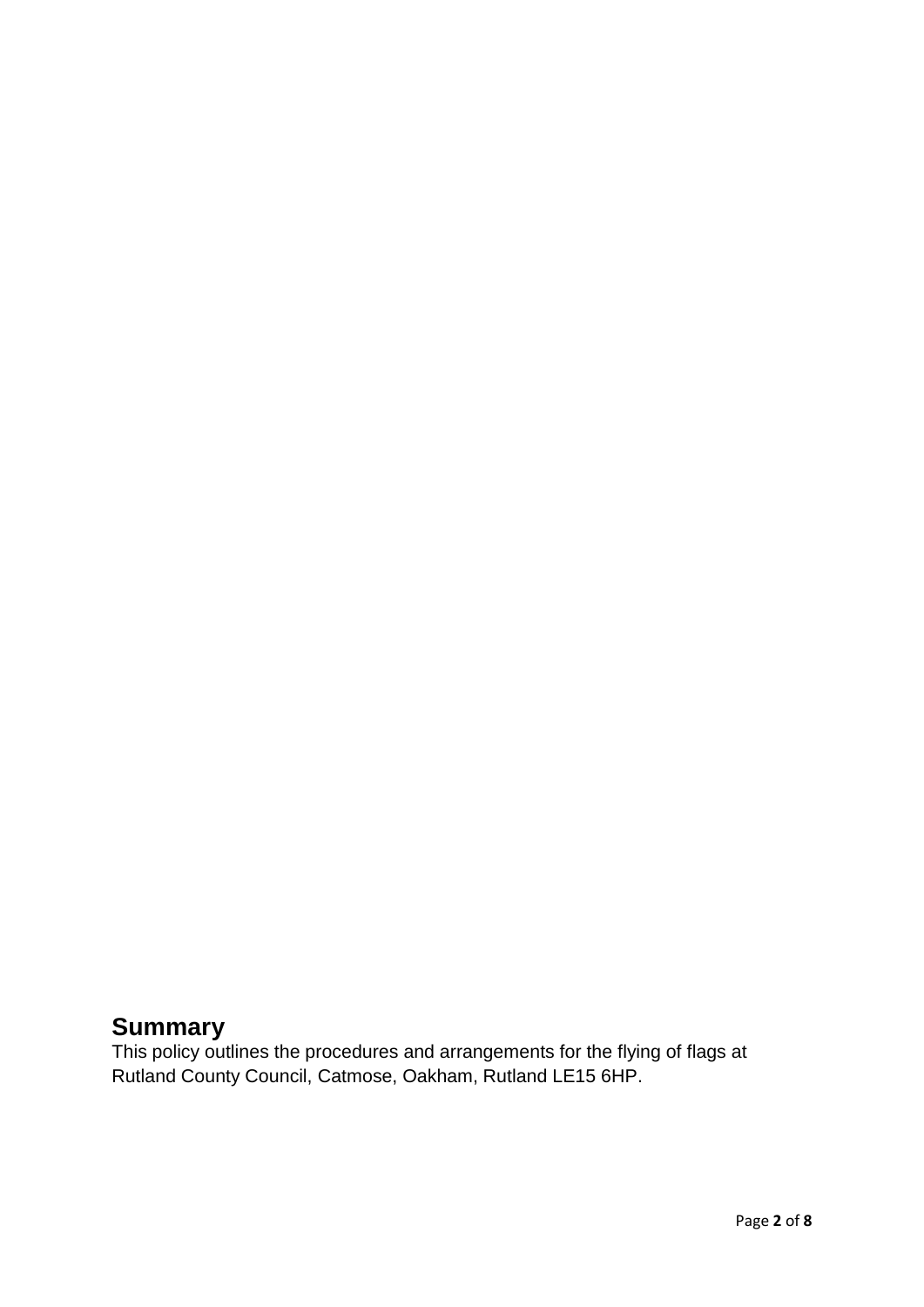## **Contents**

| ۹ |
|---|
|---|

| 1.0 | Introduction                                                                | 5 |
|-----|-----------------------------------------------------------------------------|---|
| 2.0 | Background                                                                  | 5 |
| 3.0 | Union Flag                                                                  | 5 |
| 4.0 | Other Flag Flying Days                                                      | 6 |
| 5.0 | <b>Requests For Additional Flag Flying Days</b><br>and Illuminating Catmose |   |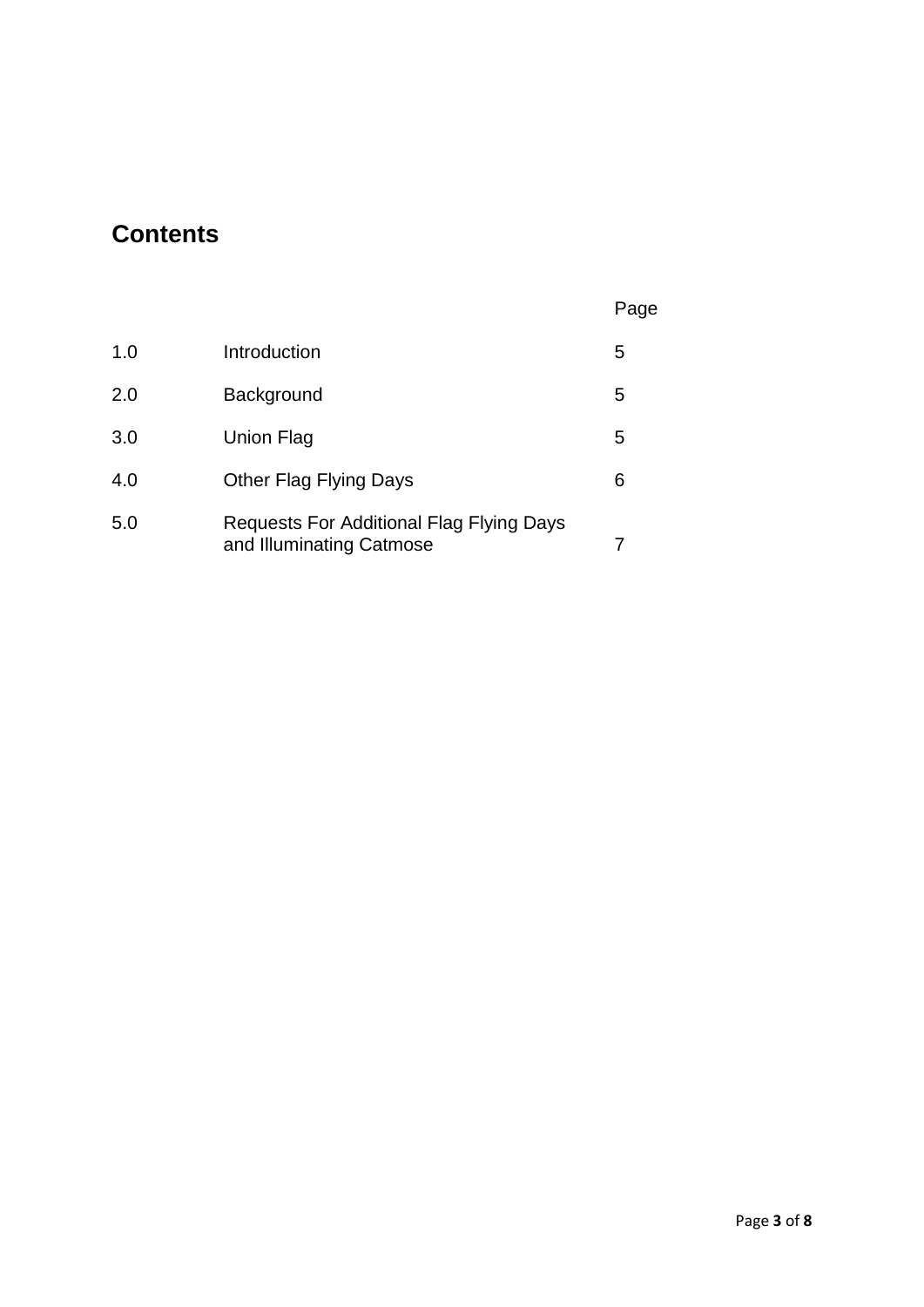#### **1.0 INTRODUCTION**

- 1.1 The Council often receives requests to fly flags at, or illuminate, Catmose. This policy provides a clear protocol to guide decisions.
- 1.2 The policy is implemented by the Civic Office under instruction from the Chief Executive or Director of Law and Governance.

#### **2.0 BACKGROUND**

- 2.1 The Council displays flags on the flagpoles outside of the Rutland County Council offices, Catmose, Oakham, Rutland LE15 6HP. The Council will also on occasion fly flags at Oakham Castle, Oakham, Rutland LE15 6DR and Oakham Library LE15 6HW. An arrangement is in place that Oakham Town Council may use the flagpole outside of the Library.
- 2.2 As detailed in 3.0 below, the Union Flag will fly from the principal flagpole at Catmose at all times except during a visit by the Sovereign.
- 2.3 The secondary flagpole at Catmose is to the left of the principal flagpole when viewing Catmose from the front. (See figure 1). This flagpole will fly the County Flag throughout the year except on days detailed in 4.0 or when a request has been granted as detailed in 5.0
- 2.4 The purpose for flying flags at Catmose is to symbolise the county's support for important local, national and international days and events. Like all symbols, flags are highly emotive and can be open to interpretation therefore the Council needs to ensure careful consideration is given to flag flying days and requests for the illumination of Catmose to encourage community cohesion and acknowledge the feelings of the County's residents.
- 2.5 At the beginning of each calendar year, a list of flag flying days is produced based on the dates outlined in this policy, guidance from the Government on designated days for flying the Union Flag and advice from the National Association of Civic Officers (NACO) on special events taking place during the year, such as anniversary events. We also develop a list of additional flag flying days for commemorative and celebratory activities relevant in support of our civic programme and community support.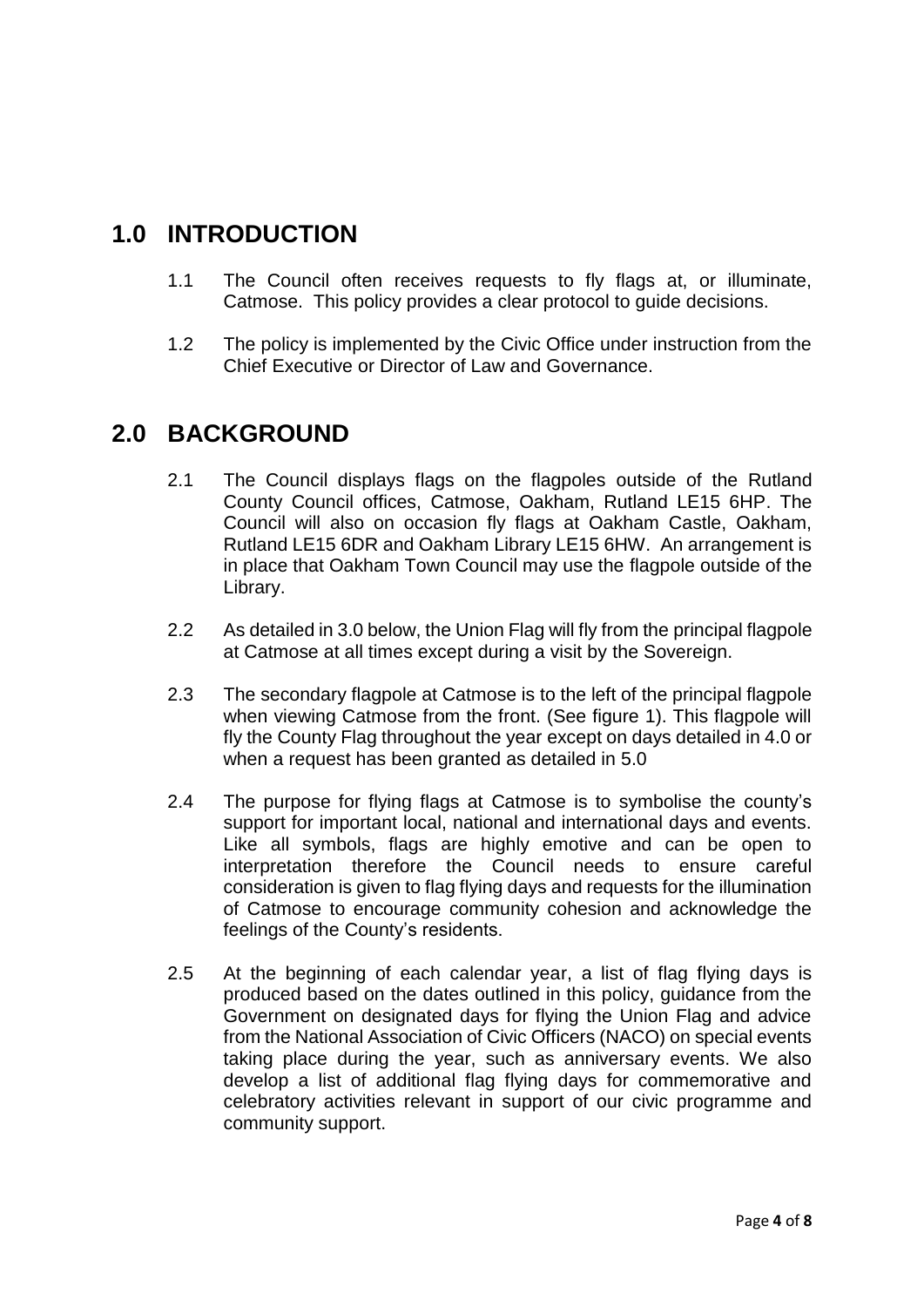- 2.6 All flag flying commitments are subject to the weather, safe access to the flagpoles and the availability of suitably trained staff.
- 2.7 Flags should not be flown in a worn, damaged or soiled condition. Staff responsible for flying the flags, namely the Premises Officers, will report any damage or wear and tear to the Civic Office as soon as practicable. There is a small budget available for the upkeep of Civic Regalia which covers the basic maintenance of flags. Spend on new or additional flags must be approved by the appropriate budget manager.

#### **3.0 UNION FLAG**

1

- 3.1 Since 2008, councils have had the discretion to fly the Union Flag at all times if they wish. New guidance was issued by the [Department for](https://www.gov.uk/guidance/designated-days-for-union-flag-flying)  [Digital, Culture, Media and Sport in March 2021](https://www.gov.uk/guidance/designated-days-for-union-flag-flying) that called for all UK Government buildings to fly the Union Flag every day. All local authorities and other local organisations were encouraged to follow this guidance. In addition, the UK Flag Protocol, produced by the Flag Institute<sup>1</sup>, encourages all local authority buildings in England, Scotland and Wales to fly national flags every day of the year and this practice is being seen more frequently across the country.
- 3.2 The Union Flag will therefore be flown all year round at Rutland County Council Catmose in accordance with government guidance.
- 3.3 The only exception would be during a visit from the Sovereign, in which case the Royal Standard would be flown on the flagpole but only after consulting with the Lord Chamberlain's Department or the Sovereign's private secretary. No non-UK national flags can be flown on the other flagpoles.
- 3.4 The Union Flag should be flown at half-mast on the following occasions:
	- On the announcement of the death of the Sovereign (refer to separate protocol for the arrangements for the Proclamation)
	- On the announcement of the death of a Principal member of the Royal Family
	- On the announcement of death of a prominent National or Local figure
	- On the day of the funeral of members of the Royal Family, subject to special commands from the Sovereign or the UK Government in each case.

<sup>&</sup>lt;sup>1</sup> UK Flag Protocol "https://www.flaginstitute.org/wp/uk-flags/british-flag-protocol/"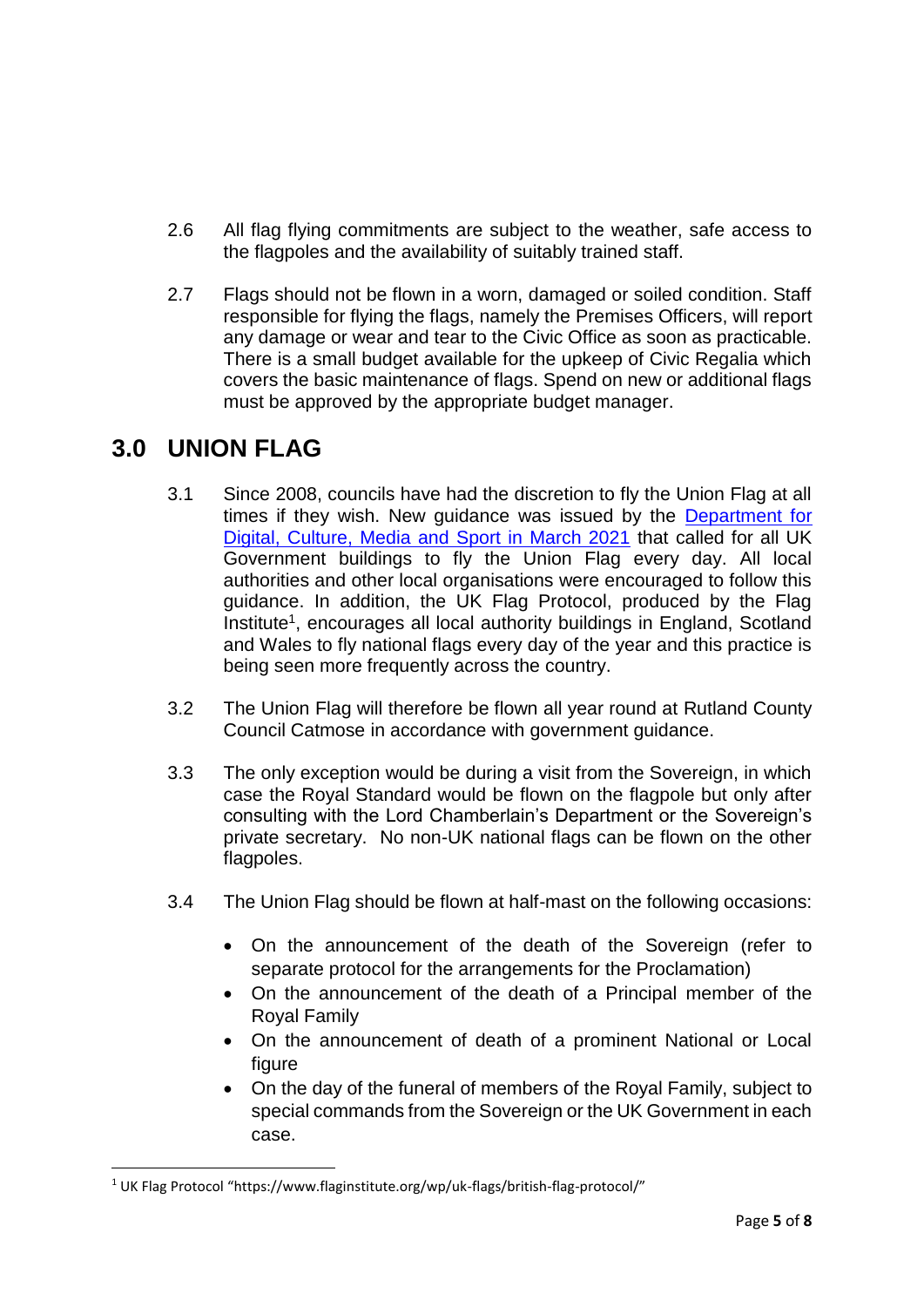3.5 In the event of a national or international incident, the advice of the UK Government will be followed in respect of how and when flags will be flown at Catmose.

### **4.0 OTHER FLAG FLYING DAYS**

- 4.1 There are other dates during the year where additional flags will be flown. These flags will be flown on the flagpole to the left of the principal flagpole when viewing Catmose from the front. *(See figure 1)*
- 4.2 The additional flag flying dates are:
	- LGBT History Month February
	- Commonwealth Day (second Monday in March) Commonwealth Flag
	- Armed Forces Day (Monday to Saturday, normally the last week in June) – Armed Forces Day Flag
	- NHS, Social Care and Frontline Worker's Day  $(5<sup>th</sup>$  July) NHS Flag
	- Merchant Navy Day  $(3<sup>rd</sup> September)$  British Merchant Navy (red) Flag.
	- 999 Emergency Workers Day 9<sup>th</sup> September
	- County Flag flown on Rutland Day  $-13<sup>th</sup>$  September
	- The Rutland county Council Flag may be flown at the instruction of the Leader/Chief Executive
- 4.3 On the occasion of the death of a serving Councillor, the County Flag should be flown at half-mast from the day of death to sunset on the day of the funeral.
- 4.4 The flagpole at Oakham Castle will usually fly the County flag except on designated days, i.e., AFD Flag Raising, Merchant Navy Day etc.

#### **5.0 REQUESTS FOR ADDITIONAL FLAG FLYING DAYS AND ILLUMINATING CATMOSE**

5.1 Consideration will be given to one-off additional requests by Members of the Council, Members of the public, or any other organisation for flag flying. These will be considered by the Director of Law and Governance in consultation with the Leader of the Council.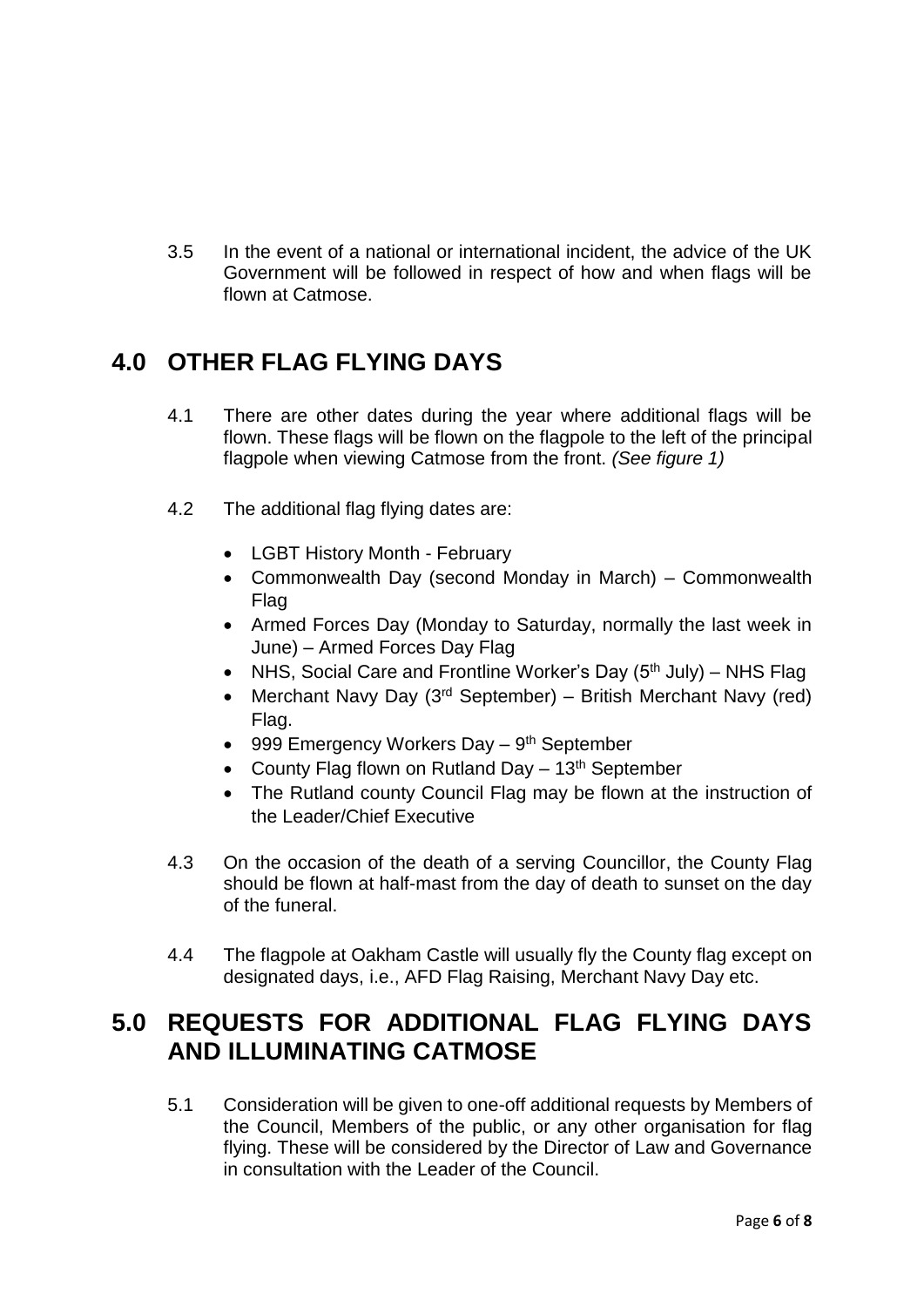- 5.2 Council may also resolve by resolution to fly a flag at the secondary flagpole except on designated flag flying days set out in 4.0.
- 5.3 Requests to illuminate Catmose will be declined as they do not support the Council's Climate Change agenda and add additional resource strain in terms of budget, staff time and equipment
- 5.4 Requests by members of the public or non-Council bodies must be made at least 6 weeks before the event in writing to the Civic Officer, Rutland County Council, Catmose, Oakham, Rutland LE15 6HP.
- 5.5 These requests will be assessed by the Chief Executive or Director of Law & Governance, in consultation with the Leader of the Council and should reflect the vision and priorities of the Council, be sensitive to the views of communities and be made in the spirit of displaying allegiance, support or respect or to celebrate or mark a significant international, national or local occasion.



Figure 1: Examples of flag flying on additional flag flying days.